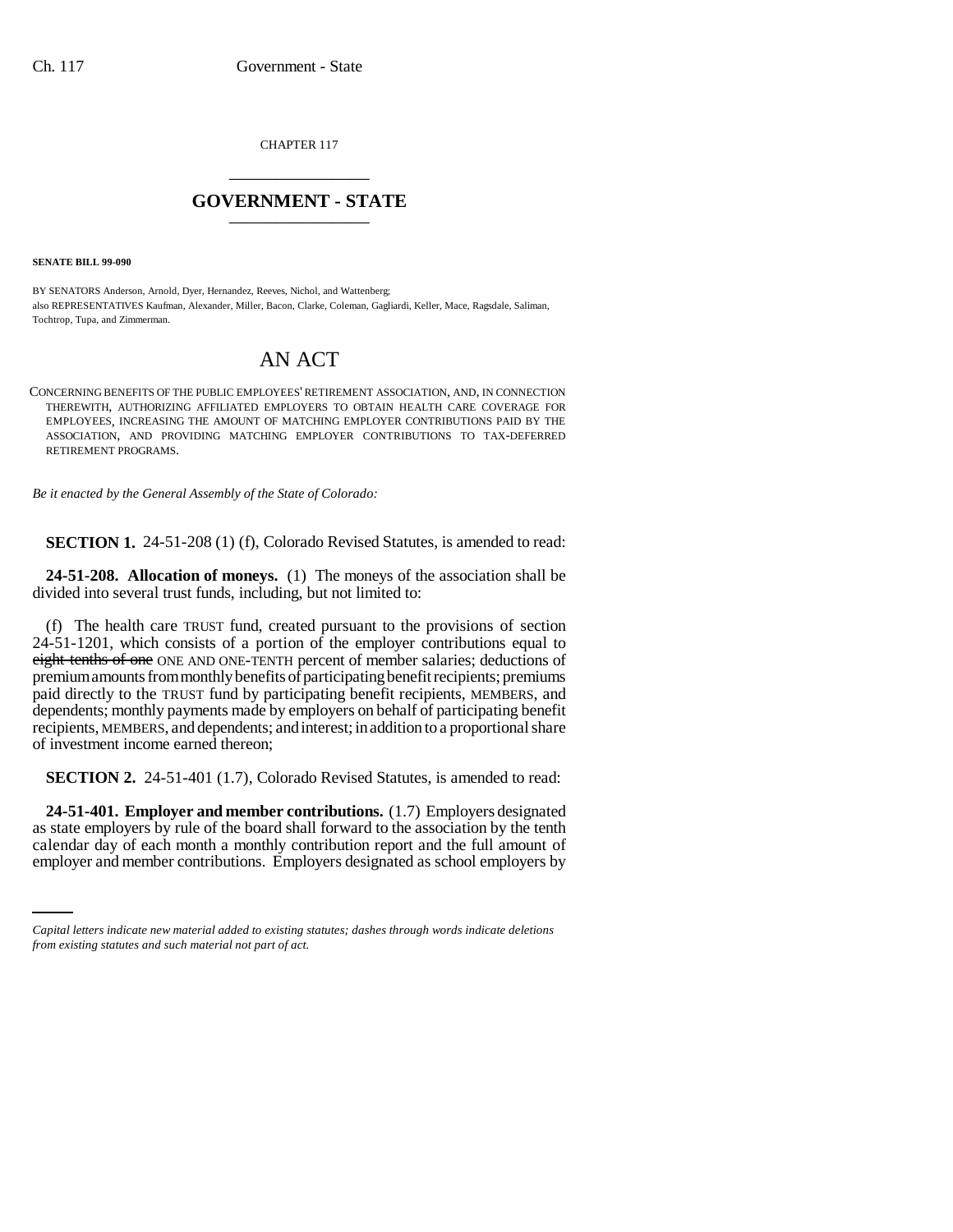Government - State Ch. 117

rule of the board and municipal division employers shall forward to the association, by the date established by rule of the board, a monthly contribution report and the full amount of employer and member contributions. Except as provided in subsection (7) of this section AND IN SECTION 24-51-408.5 (6) such contributions shall be based upon the rates for the appropriate division as set forth in the following table multiplied by the total gross salary paid to members for the preceding month:

## **TABLE A CONTRIBUTION RATES**

| <b>DivisionMembership</b>       | <b>Employer Rate</b> Member Rate |           |
|---------------------------------|----------------------------------|-----------|
| State and School                | All Members                      | 11.4%8.0% |
| Except<br><b>State Troopers</b> | 13.1% <del>11.5%</del>           | $10.0\%$  |
| Municipal All Members           | 10.0%                            | 8.0%      |
| Judicial All Members            | 15.0%                            | 8.0%      |

**SECTION 3.** The introductory portion to 24-51-408 (1) and the introductory portion to 24-51-408 (2) are amended, and the said 24-51-408 is further amended BY THE ADDITION OF A NEW SUBSECTION, to read:

**24-51-408. Matching employer contributions.** (1) For members who receive a benefit or who receive a refund payable after meeting the age and service requirements for a service or reduced service retirement benefit, or for payments made to survivors or beneficiaries of members who die before retirement, matching employer contributions shall be one-half of an amount equal to the member contribution account less:

(2) For members who receive a refund prior to  $\frac{1}{\text{age}}$  sixty-five YEARS OF AGE and prior to meeting the age and service requirements for a service or reduced service retirement benefit, the amount of matching employer contributions paid shall be one-fourth ONE-HALF of an amount equal to the member contribution account less:

(3) NOTWITHSTANDING SUBSECTIONS (1) AND (2) OF THIS SECTION, FOR MEMBERS OF THE MUNICIPAL DIVISION AND FOR PAYMENTS MADE TO SURVIVORS OR BENEFICIARIES OF SUCH MEMBERS WHO DIE BEFORE RETIREMENT, THE AMOUNT OF MATCHING EMPLOYER CONTRIBUTIONS SHALL BE EIGHTY PERCENT OF THE AMOUNT THAT WOULD BE PAID TO MEMBERS, SURVIVORS, OR BENEFICIARIES IN DIVISIONS OF THE ASSOCIATION OTHER THAN THE MUNICIPAL DIVISION IF THE MUNICIPAL DIVISION MEMBERS HAD THE SAME CONTRIBUTION HISTORY AND AGE AS THE MEMBERS OF THE OTHER DIVISIONS. NOTWITHSTANDING ANY OTHER PROVISION OF THIS SUBSECTION (3) TO THE CONTRARY, THE AMOUNT OF MATCHING EMPLOYER CONTRIBUTIONS FOR MEMBERS OF THE MUNICIPAL DIVISION SHALL BE AS PROVIDED IN SUBSECTIONS (1) AND (2) OF THIS SECTION EFFECTIVE ON JULY 1 OF ANY YEAR IN WHICH THE MOST RECENT DETERMINATION OF THE ASSOCIATION'S ACTUARY SPECIFIES THAT SUCH CONTRIBUTIONS FOR THE MUNICIPAL DIVISION WILL NOT CAUSE THE AMORTIZATION PERIOD IN SUCH DIVISION TO EXCEED THIRTY YEARS.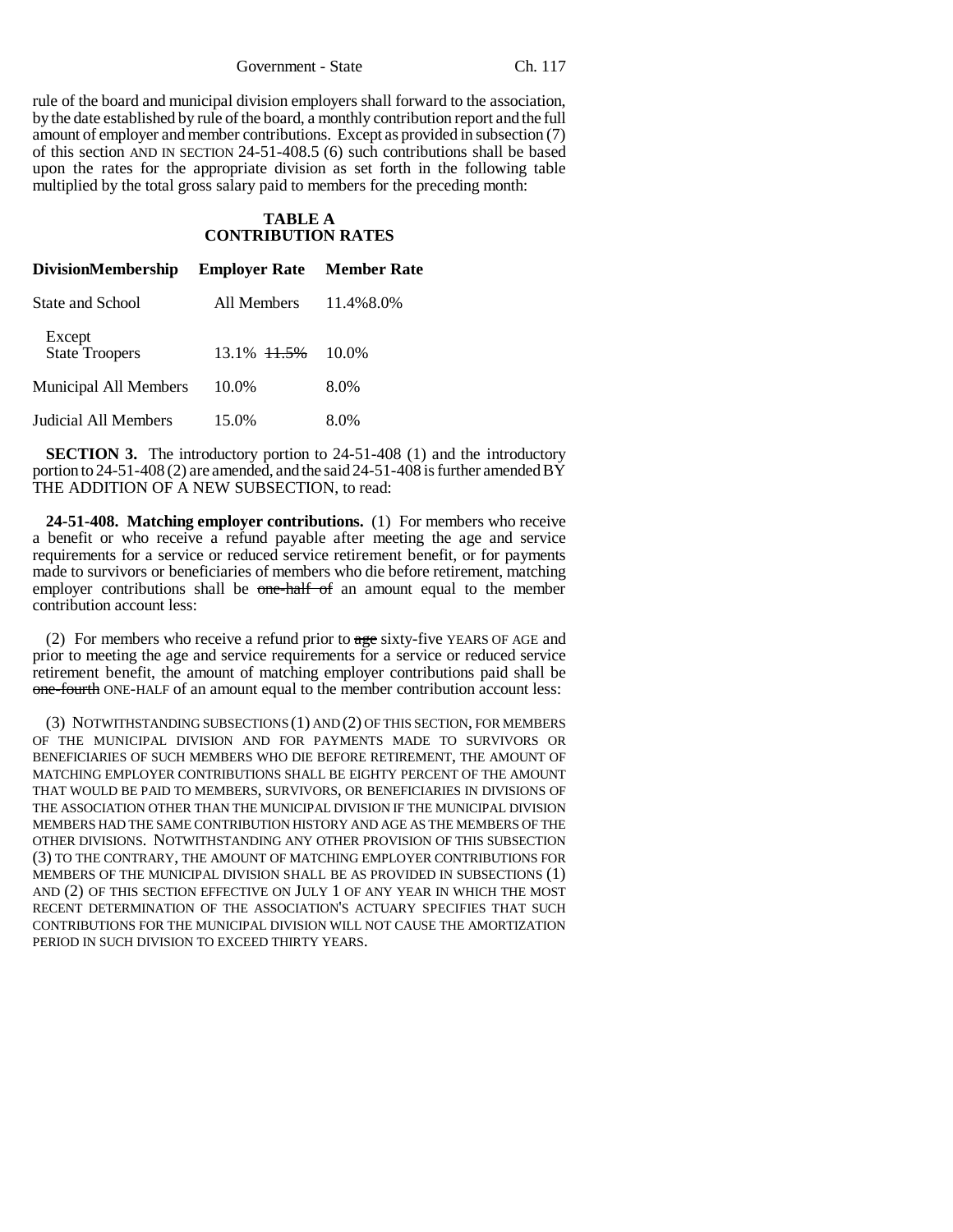**SECTION 4.** Part 4 of article 51 of title 24, Colorado Revised Statutes, is amended BY THE ADDITION OF A NEW SECTION to read:

**24-51-408.5. Matching employer contribution on voluntary contributions made by members to tax-deferred retirement programs.** (1) FOR ANY MEMBER WHO MAKES A VOLUNTARY CONTRIBUTION TO ANY ELIGIBLE TAX-DEFERRED RETIREMENT PROGRAM, THE EMPLOYER SHALL MAKE A MATCHING CONTRIBUTION ON SUCH VOLUNTARY CONTRIBUTION TO THE ELIGIBLE TAX-DEFERRED RETIREMENT PROGRAM SUBJECT TO THE PROVISIONS OF THIS SECTION.

(2) THE TAX-DEFERRED RETIREMENT PROGRAMS THAT ARE ELIGIBLE TO RECEIVE MATCHING EMPLOYER CONTRIBUTIONS IN ACCORDANCE WITH SUBSECTION (1) OF THIS SECTION SHALL INCLUDE ANY TAX-DEFERRED RETIREMENT PROGRAM IN WHICH THE MEMBER PARTICIPATES:

(a) THAT IS AVAILABLE TO MEMBERS AND IS EITHER ESTABLISHED IN ACCORDANCE WITH STATE LAW OR SPONSORED BY THE EMPLOYER; AND

(b) (I) THAT IS AUTHORIZED UNDER SECTION 401 (k), 403 (b), OR 457 OF THE FEDERAL "INTERNAL REVENUE CODE OF 1986", AS AMENDED; OR

(II) THAT IS AUTHORIZED AS A DEFINED CONTRIBUTION PLAN UNDER SECTION 401(a) OF THE FEDERAL "INTERNAL REVENUE CODE OF 1986", AS AMENDED.

(3) THE LEVEL OF THE MATCHING EMPLOYER CONTRIBUTION ON VOLUNTARY CONTRIBUTIONS BY MEMBERS TO ELIGIBLE TAX-DEFERRED RETIREMENT PROGRAMS SHALL BE SET BY THE BOARD ANNUALLY NOT LATER THAN SEPTEMBER 1 OF EACH YEAR. THE LEVEL SET BY THE BOARD SHALL APPLY FOR THE FOLLOWING CALENDAR YEAR. THE LEVEL SHALL BE SET SEPARATELY FOR EACH DIVISION OF THE ASSOCIATION AND SHALL BE BASED ON THE PERCENTAGE OF SALARY FOR EACH DIVISION AVAILABLE FOR MATCHING CONTRIBUTIONS ACCORDING TO SUBSECTION (4) OF THIS SECTION. WHEN SETTING THE LEVEL OF THE MATCHING EMPLOYER CONTRIBUTION ON VOLUNTARY CONTRIBUTIONS TO ELIGIBLE TAX-DEFERRED RETIREMENT PROGRAMS, THE BOARD SHALL SPECIFY THE PERCENTAGE OF A MEMBER'S VOLUNTARY CONTRIBUTION TO BE MATCHED BY THE EMPLOYER AND THE MAXIMUM VOLUNTARY CONTRIBUTION BY ANY MEMBER SUBJECT TO THE MATCHING EMPLOYER CONTRIBUTION.

(4) THE MATCHING EMPLOYER CONTRIBUTION ON VOLUNTARY CONTRIBUTIONS TO ELIGIBLE TAX-DEFERRED RETIREMENT PROGRAMS SHALL BEGIN ON JANUARY 1,2001, IF THE ASSOCIATION'S ACTUARY DETERMINES THAT THE AMORTIZATION PERIOD FOR THE ASSOCIATION IS ZERO YEARS. IF THE AMORTIZATION PERIOD IS GREATER THAN ZERO YEARS ON THAT DATE, THE MATCHING EMPLOYER CONTRIBUTIONS SHALL BEGIN IN THE CALENDAR YEAR FOLLOWING THE YEAR IN WHICH THE ASSOCIATION'S ACTUARY DETERMINES THAT THE AMORTIZATION PERIOD IS ZERO YEARS. THE PERCENTAGE OF SALARY AVAILABLE FOR EACH DIVISION FOR MATCHING EMPLOYER CONTRIBUTIONS SHALL BE:

(a) EXCEPT AS PROVIDED IN PARAGRAPH (b) OF THIS SUBSECTION (4), TWO PERCENT OF SALARY OF MEMBERS IN THE STATE AND SCHOOL DIVISION AND FOR THE JUDICIAL DIVISION AND ONE-HALF OF ONE PERCENT OF SALARY OF MEMBERS OF THE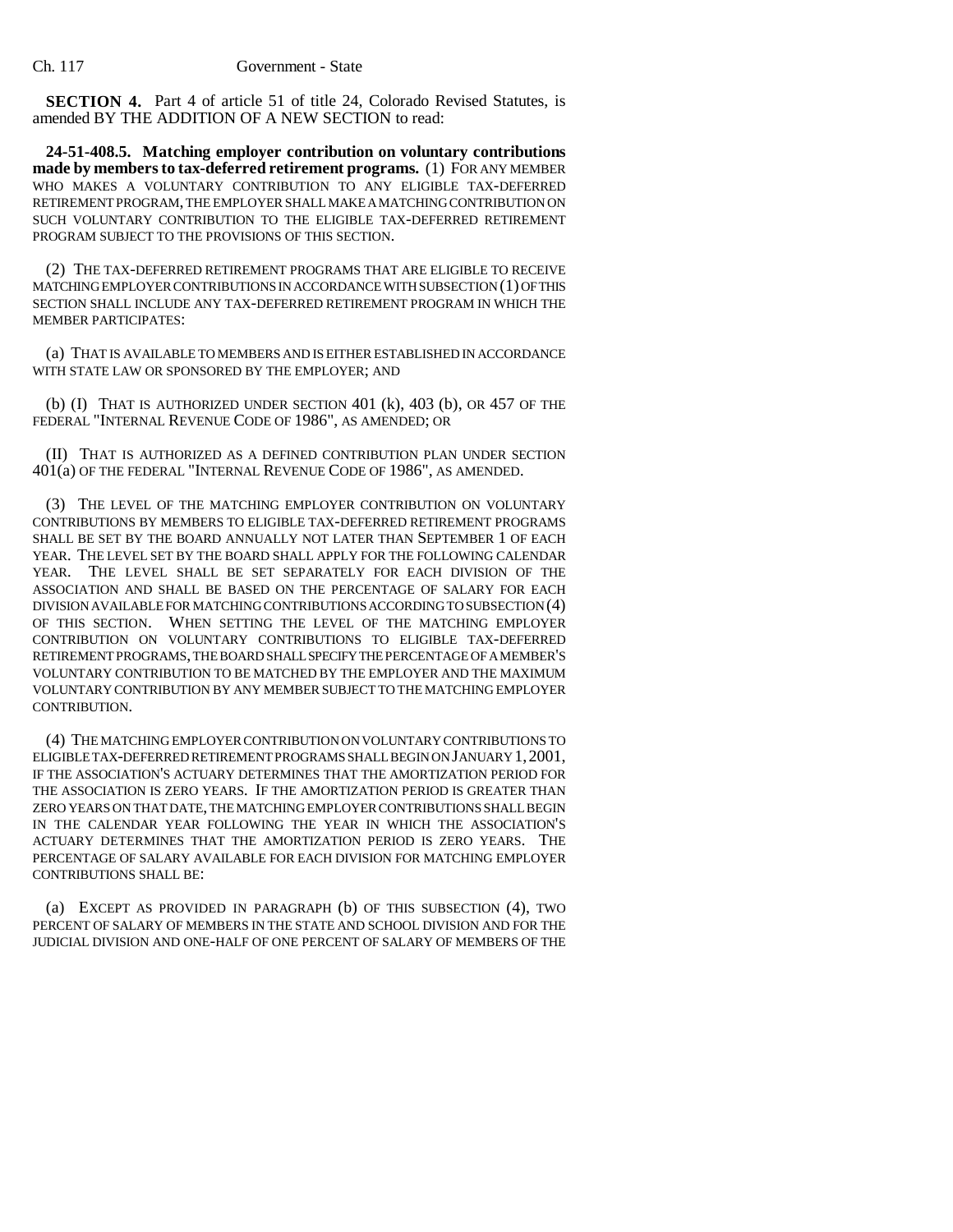MUNICIPAL DIVISION. IN ADDITION, ONE-HALF OF THE AMOUNT OF A REDUCTION IN THE EMPLOYER CONTRIBUTION RATES AS DETERMINED IN SUBSECTION (5) OF THIS SECTION TO AMORTIZE ANY OVERFUNDING IN THE RESPECTIVE DIVISION'S TRUST FUND SHALL BE AVAILABLE FOR MATCHING EMPLOYER CONTRIBUTIONS.

(b) IF THE AMORTIZATION PERIOD OF ANY DIVISION INCREASES TO EXCEED TEN YEARS, THE BOARD SHALL REDUCE THE PERCENTAGE OF SALARY AVAILABLE FOR MATCHING CONTRIBUTIONS IN THAT DIVISION AS NEEDED TO PRODUCE AN AMORTIZATION PERIOD OF TEN YEARS.

(c) NOTWITHSTANDING ANY OTHER PROVISION TO THE CONTRARY, IN NO EVENT SHALL THE PERCENTAGE OF SALARY AVAILABLE FOR MATCHING EMPLOYER CONTRIBUTIONS CHANGE BY MORE THAN ONE PERCENT OF SALARY FROM ONE YEAR TO THE FOLLOWING YEAR.

(5) IF THE ACTUARIAL VALUE OF ASSETS EXCEEDS THE ACTUARIAL ACCRUED LIABILITIES IN ANY DIVISION, AS DETERMINED BY THE ASSOCIATION'S ACTUARY, THE DIVISION SHALL BE CONSIDERED OVERFUNDED BY THE AMOUNT OF THE DIFFERENCE. IF A DIVISION IS OVERFUNDED, THE ASSOCIATION'S ACTUARY SHALL DETERMINE THE REDUCTION IN THE EMPLOYER CONTRIBUTION RATES SPECIFIED IN SECTION 24-51-401 (1.7) NECESSARY TO AMORTIZE THE OVERFUNDING OVER A PERIOD OF TEN YEARS.

(6) (a) EXCEPT FOR THE STATE EMPLOYER CONTRIBUTION RATE FOR STATE TROOPERS, THE EMPLOYER CONTRIBUTION RATE SPECIFIED IN SECTION 24-51-401 (1.7) FOR STATE AND SCHOOL DIVISION EMPLOYERS AND FOR JUDICIAL DIVISION EMPLOYERS SHALL BE REDUCED BY ONE PERCENT OF SALARY WHEN MATCHING EMPLOYER CONTRIBUTIONS FIRST BEGIN. IN ADDITION, THE EMPLOYER CONTRIBUTION RATE FOR EACH DIVISION FOR ANY CALENDAR YEAR SHALL BE REDUCED TO AMORTIZE ANY OVERFUNDING IN THE RESPECTIVE DIVISION'S TRUST FUND BY ONE-HALF OF THE AMOUNT OF ANY REDUCTION IN THE EMPLOYER CONTRIBUTION RATES AS DETERMINED IN ACCORDANCE WITH SUBSECTION (5) OF THIS SECTION. IN NO EVENT SHALL THE TOTAL REDUCTION IN ANY DIVISION'S EMPLOYER CONTRIBUTION RATE PURSUANT TO THIS PARAGRAPH (a) CHANGE BY MORE THAN ONE PERCENT OF SALARY FROM ONE YEAR TO THE FOLLOWING YEAR.

(b) EACH EMPLOYER SHALL SUBTRACT FROM THEIR REGULAR MONTHLY CONTRIBUTION TO THE ASSOCIATION AN AMOUNT EQUAL TO THE AMOUNT THAT THE EMPLOYER PAID AS MATCHING CONTRIBUTIONS ON MEMBERS' VOLUNTARY CONTRIBUTIONS TO ELIGIBLE TAX-DEFERRED RETIREMENT PROGRAMS PURSUANT TO THIS SECTION.

(c) IN NO EVENT SHALL THE TOTAL REDUCTION IN ANY DIVISION'S EMPLOYER CONTRIBUTION RATE PURSUANT TO THIS SUBSECTION (6) CAUSE THE EMPLOYER CONTRIBUTION RATE TO BE INADEQUATE TO PAY CONTRIBUTIONS REQUIRED FOR THE HEALTH CARE TRUST FUND AS SPECIFIED IN SECTION 24-51-208 (1) (f).

(7) EMPLOYERS SHALL PAY A MATCHING CONTRIBUTION ON A MEMBER'S VOLUNTARY CONTRIBUTION DIRECTLY TO THE ELIGIBLE TAX-DEFERRED RETIREMENT PROGRAM OR PROGRAMS TO WHICH THE MEMBER CONTRIBUTES. EMPLOYERS SHALL SUBMIT A MONTHLY REPORT TO THE ASSOCIATION CONCERNING PAYMENTS MADE PURSUANT TO THIS SUBSECTION (7). THE REPORT SHALL INCLUDE THE AMOUNT OF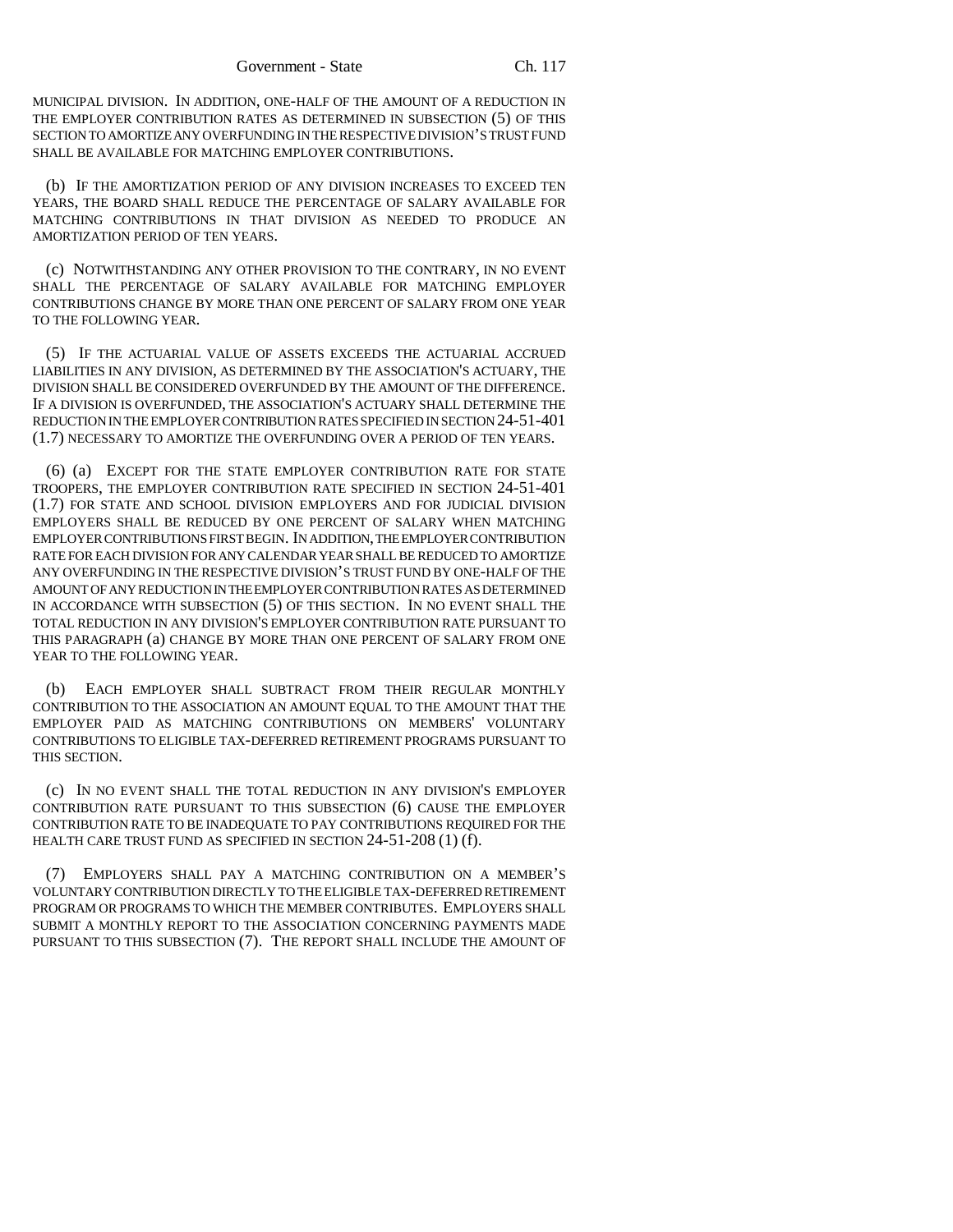THE VOLUNTARY CONTRIBUTIONS AND MATCHING CONTRIBUTIONS AND THE PROGRAMS TO WHICH THE CONTRIBUTIONS WERE PAID.

**SECTION 5.** 24-51-603 (2) (b), (2) (c), and (2) (d), Colorado Revised Statutes, are amended to read:

**24-51-603. Benefit formula for service retirement.** (2) (b) Except as otherwise provided in paragraph (c) of this subsection (2), on and after July 1,  $\frac{1988}{1988}$ 1999, members of the judicial division who were members of that division on or before July 1, 1973, shall be eligible to receive an option 1 benefit upon retiring, which shall be calculated by multiplying the highest average salary by four percent times each year and fraction of a year for the first ten years of service credit, and by one and two-thirds percent times each year and fraction of a year in excess of ten years up to sixteen years of service credit, and by one and one-half percent times each year and fraction of a year in excess of sixteen years UP TO TWENTY YEARS of service credit, AND BY TWO AND ONE-HALF PERCENT TIMES EACH YEAR AND FRACTION OF A YEAR IN EXCESS OF TWENTY YEARS OF SERVICE CREDIT. The following formula shall be used for this calculation:

Highest Average Salary x  $(0.04 \times \text{Years}$  and Fraction of a Year through 10 Years) + (.0166 x Years and Fraction of a Year over 10 and up to 16 Years) + (.015 x Years and Fraction of a Year over 16 AND UP TO 20 Years) + (.025 x YEARS AND A FRACTION OF A YEAR OVER 20 YEARS)].

(c) For any member of the judicial division who retires on or after July 1,  $\frac{1997}{2}$ 1999, and who is eligible to receive a benefit under this subsection (2), the association shall calculate the member's option 1 benefit under either subsection (1) OF THIS SECTION OF THIS SUBSECTION  $(2)$ , of this section, whichever results in the greater benefit.

(d) On July 1,  $\frac{1997}{1999}$ , for any member of the judicial division whose benefit became effective prior to July 1, 1997 1999, and who is eligible to receive a benefit under this subsection (2), the association shall calculate the member's option 1 base benefit prospectively for benefit payments payable on or after July 1, 1997 1999, under either subsection (1) OF THIS SECTION or THIS SUBSECTION (2),  $\theta$  this section, whichever results in the greater benefit. The association shall provide benefits to all such benefit recipients based upon such recalculated base benefits effective July 1, 1997 1999.

**SECTION 6.** 24-51-1201, Colorado Revised Statutes, is amended to read:

**24-51-1201. Health care trust fund.** There is hereby created a health care TRUST fund to provide a premium subsidy for health care to benefit recipients choosing to enroll in the health care program and for expenses of the program.

**SECTION 7.** 24-51-1202 (1) and (3) (b), Colorado Revised Statutes, are amended, and the said section 24-51-1202 is further amended BY THE ADDITION OF A NEW SUBSECTION, to read:

**24-51-1202. Health care program - design.** (1) (a) The board shall design a group health care program for retirees, MEMBERS, and their dependents with or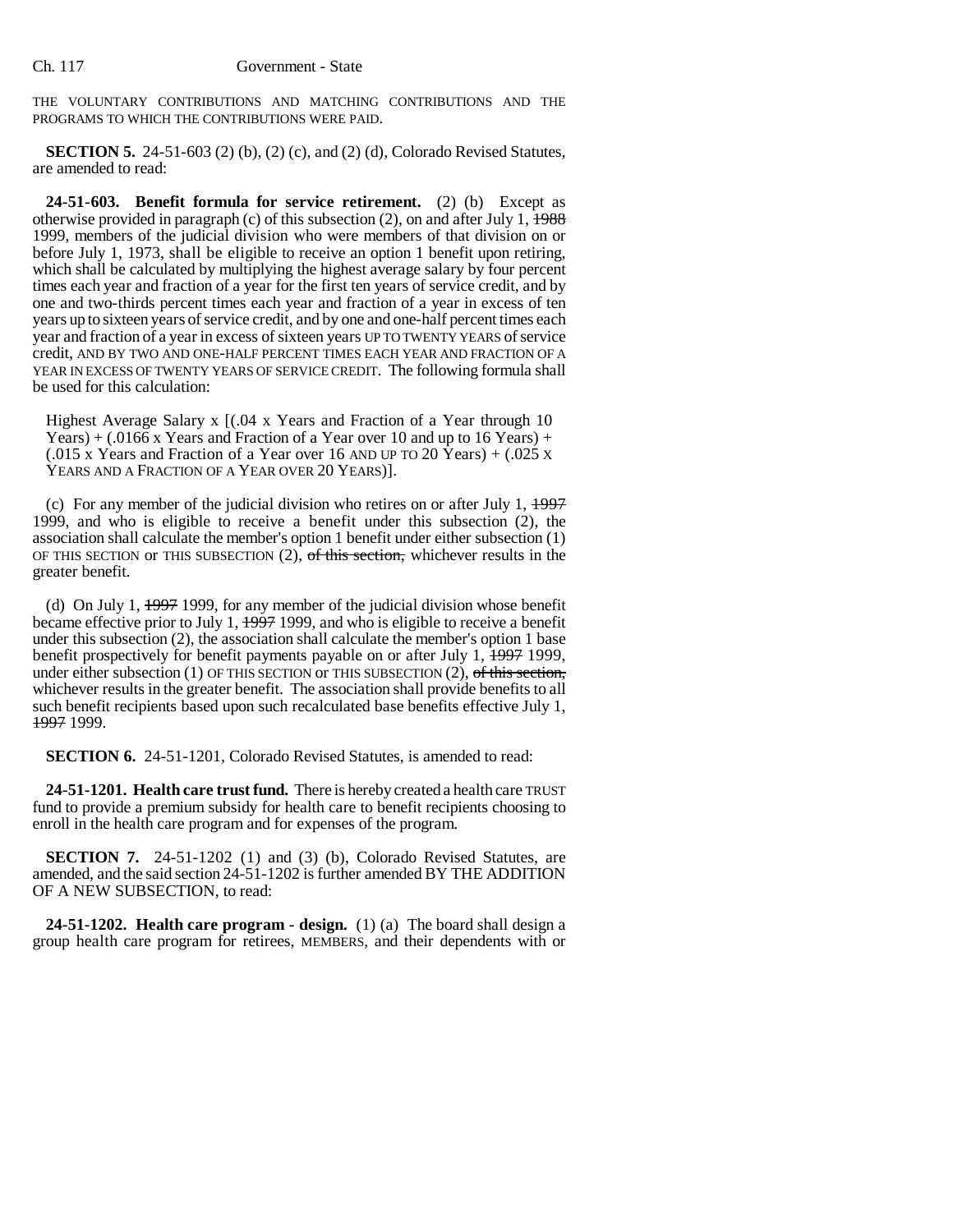Government - State Ch. 117

without full medicare coverage provided by the federal "Health Insurance for the Aged Act", 42 U.S.C. sec. 1395, as amended. This program shall provide health care benefits and a level of reimbursement for health care expenses which are consistent with prevailing community practices and other governmental health care systems, protection from catastrophic financial loss, and current and long-term fiscal soundness of the TRUST fund as determined by the board.

(b) ANY GROUP HEALTH CARE PLAN OFFERED BY THE BOARD THAT PROVIDES PHARMACY BENEFITS THROUGH THE SERVICES OF A PHARMACY BENEFITS MANAGER SHALL REQUIRE SUCH MANAGER TO ALLOW PARTICIPATION BY ANY NONMAIL ORDER RETAIL PHARMACY PROVIDER LICENSED IN THE STATE OF COLORADO IF SUCH PHARMACY PROVIDER AGREES TO ACCEPT THE FEE SCHEDULE, TERMS, AND CONDITIONS OF PARTICIPATION ESTABLISHED BY THE PLAN'S PHARMACY BENEFITS MANAGER.

(1.5) ANY EMPLOYER, AS DEFINED BY SECTION 24-51-101 (20), MAY ELECT TO PROVIDE HEALTH CARE COVERAGE THROUGH THE HEALTH CARE PROGRAM FOR ITS EMPLOYEES WHO ARE MEMBERS. PARTICIPATION IN THE HEALTH CARE PROGRAM BY AN EMPLOYER SHALL BE VOLUNTARY AND IN THE EMPLOYER'S SOLE DISCRETION AND SHALL NOT BE MANDATORY FOR THE EMPLOYER.

(3) (b) The premium amount for a benefit recipient shall be deducted from monthly benefits. If the premium amount exceeds the monthly benefits, the excess amount shall be collected from the benefit recipient directly. THE PREMIUM AMOUNT FOR A MEMBER SHALL BE COLLECTED DIRECTLY FROM THE MEMBER'S EMPLOYER.

**SECTION 8.** 24-51-1204 (1) (d) and (1) (e), Colorado Revised Statutes, are amended, and the said section 24-51-1204 (1) is further amended BY THE ADDITION OF A NEW PARAGRAPH, to read:

**24-51-1204. Health care program - eligibility.** (1) The following persons are eligible to enroll in the health care program:

(d) The guardian of a child receiving survivor benefits while the child is enrolled in the health care program; and

(e) A member while receiving short-term disability program payments pursuant to part 7 of this article; AND

(f) A MEMBER WHOSE EMPLOYER HAS ELECTED TO PROVIDE COVERAGE THROUGH THE HEALTH CARE PROGRAM AND SUCH MEMBER'S DEPENDENTS.

**SECTION 9.** 24-51-1205 (2), Colorado Revised Statutes, is amended to read:

**24-51-1205. Enrollment.** (2) Any benefit recipient OR MEMBER enrolled in the health care program who has a change in dependents may, within thirty days after such change, add the dependents to be enrolled in the health care program.

**SECTION 10.** 24-51-1206 (2), Colorado Revised Statutes, is amended to read:

**24-51-1206. Premium subsidy.** (2) Except as otherwise provided in this section,